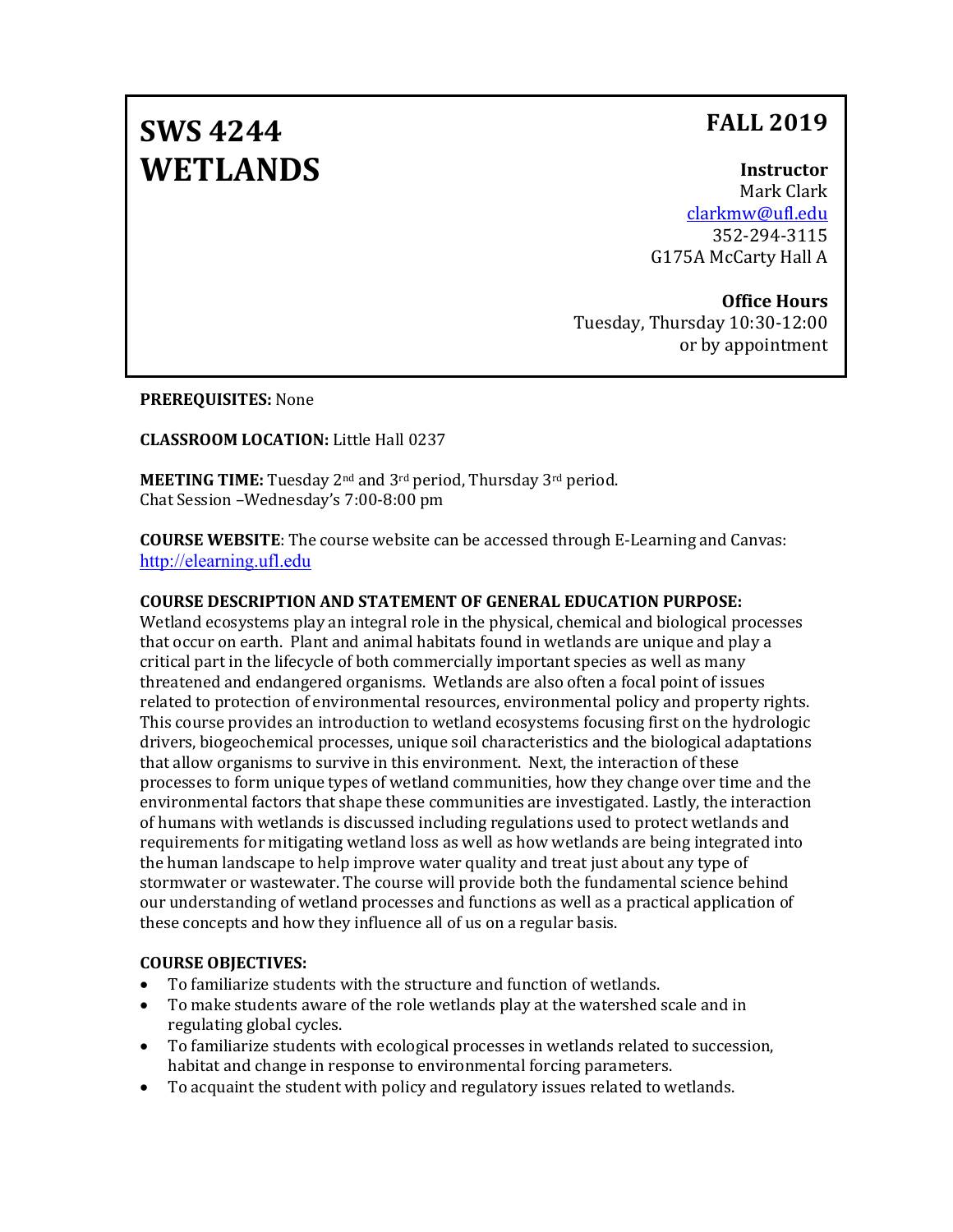• To acquaint the student with concepts of wetlands mitigation, restoration, and integration of constructed wetlands to address water quality and quantity issues in urban and agricultural landscapes

### **STUDENT LEARNING OBJECTIVES:**

- Understand the structure of wetlands including hydrology, biogeochemistry, soils and vegetation adaptations.
- Understand the function of wetlands and how they influence systems at the watershed and global scale.
- Comprehend the difference between wetland community types and what specific environmental forcing parameters influence those communities.
- Comprehend the wildlife found in wetlands and what influence they can have on creating and modifying wetlands.
- Evaluate federal and local policies intended to maintain and preserve wetland functions in the landscape.
- Understand the opportunities and techniques used to integrate constructed and treatment wetlands into human landscapes as a means to mitigate water quality impacts while synthesizing and applying all aspects of wetland structure and ecological processes learned during the course.

**COURSE FORMAT:** The course material is mainly conveyed through three 40-50-minute lectures per week. Lectures are also made available asynchronously on the class website posted at the end of the week. There will also be two required field trips on campus that will occur during the Tuesday class periods. For DE student's, field trips will be virtual visits to local wetlands.

There will also be an optional chat session available Wednesday evening's from 7:00-8:00 hosted on Adobe Connect. The chat session will be used to address questions students may have or bring in current events pertinent to the subject being discussed.

#### **TEXTBOOK: (optional, not required)**

*Wetlands*. Mitsch and Gosselink. 3rd or 4th Edition. John Wiley & Sons, Inc.

**GRADING:** Overall grade will be determined based on a student's performance in all of the following categories:

| Quizzes               | 12 % |
|-----------------------|------|
| Homework              | 15 % |
| <b>Field Trips</b>    | 8%   |
| Participation         | 5%   |
| Project               | 20 % |
| Exam 1 (Units $1-6$ ) | 20 % |
| Exam 2 (Units 7-11)   | 20 % |

**Quizzes** - There will be an open notes quiz posted on Canvas almost every week covering lecture material from the previous week.

**Homework** - Homework grades will include three field assignments where students will be required to: 1) locate and document hydrologic indicators, 2) locate and document a list of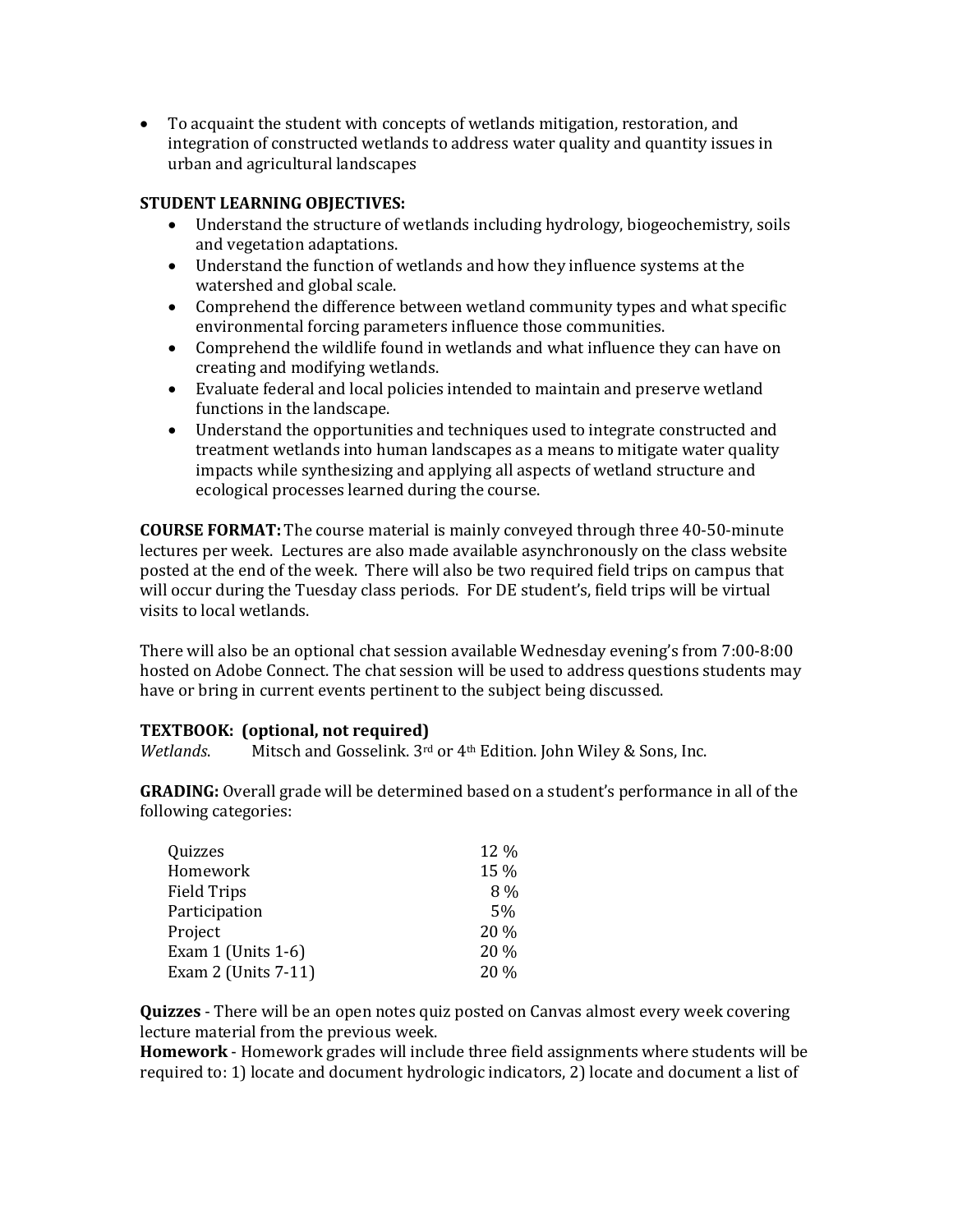wetland flora and fauna species found in wetlands, and 3) determine the classification of a local wetland using the online National Wetlands Inventory.

**Field Trips –** There will be two required field trips (for on campus students) to the Natural Area Teaching Laboratory on the University of Florida campus during the Tuesday double period. Participation in the trips will account for 8% of your final grade. DE students will have a virtual wetland tour that they will be responsible for viewing and then writing a brief summary about to verify participation.

**Participation** – Participation will be graded based on random class attendance, participation in class and participation in online evening chat sessions.

**Project** – The project will consist of summarizing one of the USFWS Wetland Community Profiles and creating a 10-15 slide PowerPoint presentation with recorded narrative. Students may work in pairs if desired. Students will also be responsible to review and grade other student's presentations. Presentation grades will be based 60% on student review and 40% on instructor review.

**Exams** – Exam #1 will cover units 1-6 and Exam #2 will cover units 7-11. There will be no final exam.

**Final letter grade:** The final letter grade for the course will be based on current UF policies that can be found at [https://catalog.ufl.edu/ugrad/current/regulations/info/grades.aspx.](https://catalog.ufl.edu/ugrad/current/regulations/info/grades.aspx) and are outline below.

| Letter | Course Grade | <b>Grade Point</b> |
|--------|--------------|--------------------|
| A      | 94-100       | 4.0                |
| А-     | 90-93.9      | 3.67               |
| $B+$   | 87-89.9      | 3.33               |
| B      | 84-86.9      | 3.0                |
| $B-$   | 80-83.9      | 2.67               |
| $C+$   | 77-79.9      | 2.33               |
| C      | 74-76.9      | 2.0                |
| $C -$  | 70-73.9      | 1.67               |
| D+     | 67-69.9      | 1.33               |
| D      | 64-66.9      | 1.0                |
| D-     | 60-63.9      | 0.67               |
| E      | < 60.9       | 0                  |
| WF     |              | 0                  |
| I      |              | 0                  |
| NG     |              | 0                  |
| S/U    |              | 0                  |
|        |              |                    |

**Late assignments**: All assignments are due by midnight on the date requested. Assignments that are late will result in an initial 5% reduction in grade with an additional 5% deduction for every additional 2 days the assignment is late.

#### **ONLINE COURSE EVALUATION PROCESS:**

Student assessment of the instructor and the course will be available at the end of the semester. Students are expected to provide feedback on the quality of instruction in the course using a standard set of university and college criteria. These evaluations are conducted online at<https://evaluations.ufl.edu/evals/Default.aspx> . Evaluations are typically open for students to complete during the last two or three weeks of the semester. You will be notified of the specific times when they are open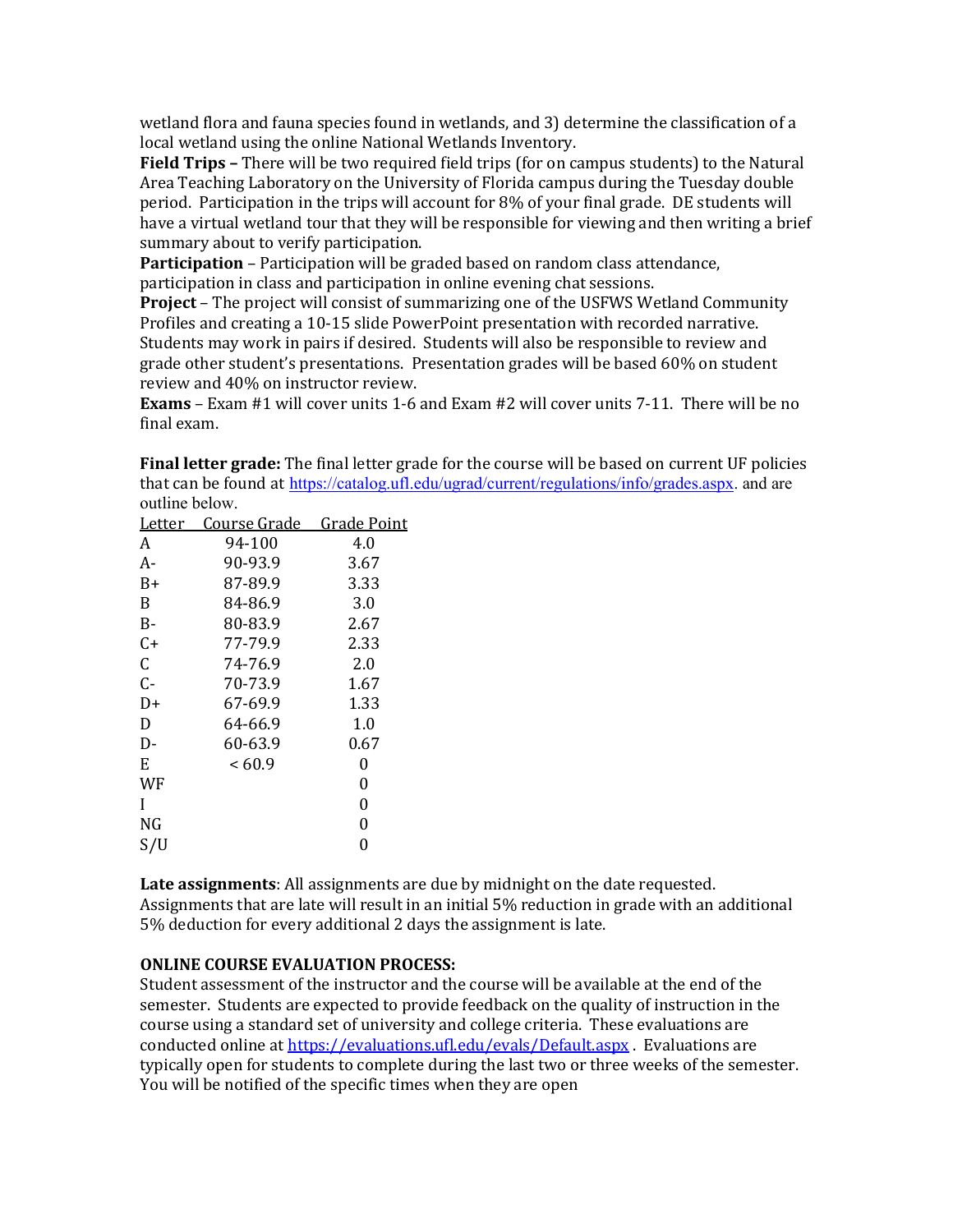#### **TENTATIVE COURSE SCHEDULE:**

#### **Course Overview and Expectations (Aug 20)**

## **Unit 1 Introduction (Aug 20, 22) (note, no campus class on Thursday 8/22, listen to Unit 1, lecture 2 online)** -Definition of wetland -Soil -Hydrology -Vegetation -Functions/Importance -Water Quality -Water Supply -Habitat -Food Web Connections -Flood Control -Fisheries -Education -Recreation -Where do we find wetlands in the landscape?

#### **Unit 2: Hydrology (Aug 27, 29)**

-Hydrologic cycle and Wetland Water Budget -Precipitation Atmospheric moisture, Phase changes, Calculating aerial average

precipitation

-Evaporation and Transpiration

Pan evaporation, Energy budget method, Evapotranspiration, Interception Through fall

#### -Infiltration

Soil moisture, Infiltration methods

-Groundwater

General properties, Groundwater movement, Surface connectivity

- -Water budget calculations
- -Tides
- -Rainfall runoff

Runoff processes: rational method, curve number approach, Hydrograph analysis, and Unit hydrograph theory

-Hydrologic indicators

#### **Unit 3: Biogeochemistry (Sep 3, 5, 10, 12)**

- Upland vs. Wetland Soil Characteristics
- Reduction/Oxidation
- Microbial activity
- Oxygen availability
- Carbon Cycling
- Nitrogen Cycling
- Phosphorus Cycling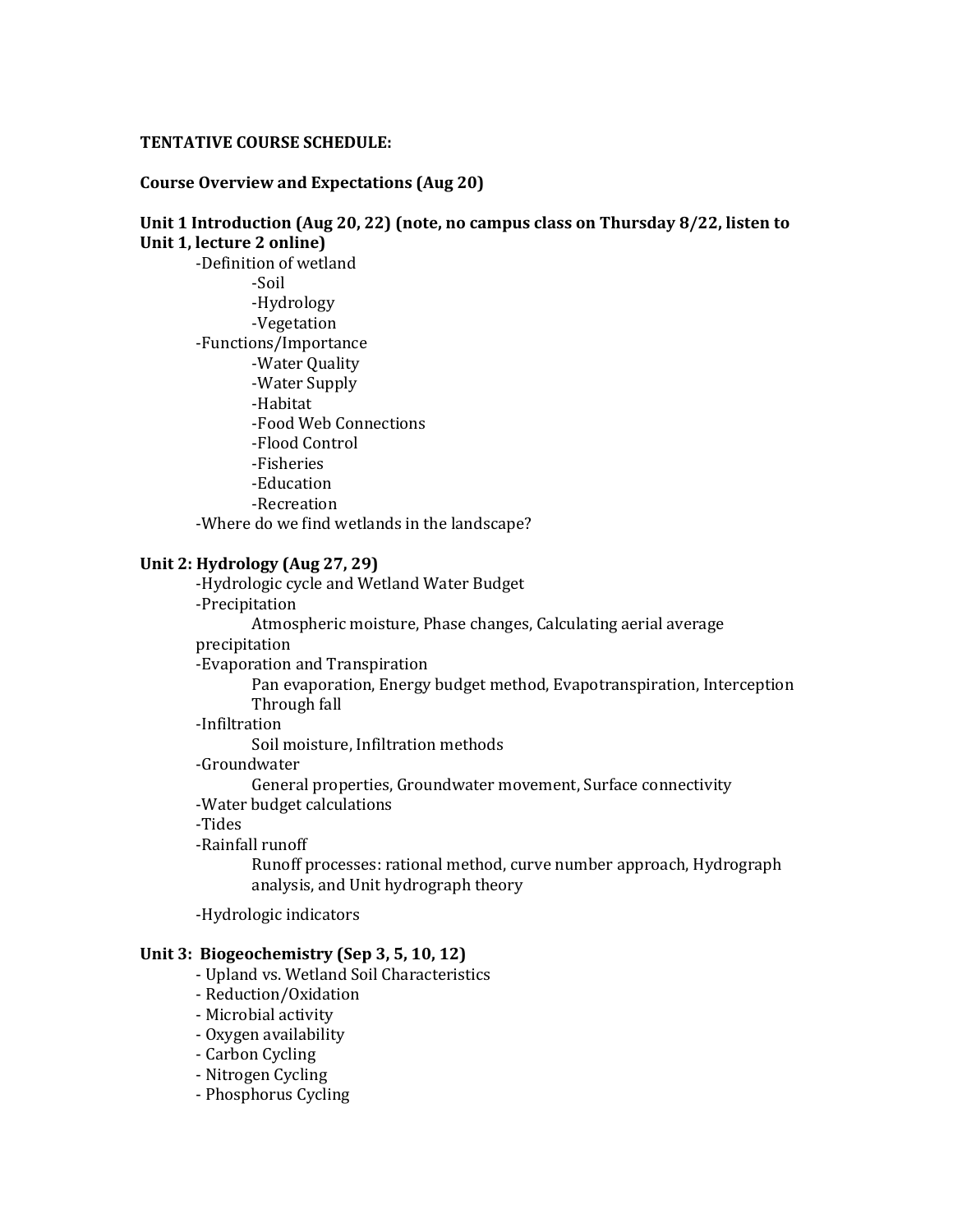#### **Field Trip to Natural Area Teaching Laboratory Wetlands (Sep 17)**

#### **Unit 4 Hydric Soils (Sep 19)**

- Legal definition of Hydric soils
- Soil Orders/Morphology
- Hydric Soil Delineation
- Field Indicators

#### **Unit 5: Wetlands Vegetation (Sep 24, 26)**

-Environmental Stressors Inundation, anoxia, hypoxia, salts -Biological Adaptations Vascular Plants, Animals -Vegetative Succession Environmental forcing functions, Seed Banks, Landscape Patterns, Van der Valk's Environmental Sieve concept

#### **Unit 6: Integrated Wetland Systems and Communities (Oct 1, 3, 8)**

-Ecosystem-Level Processes

- Hydrarch succession
- Environmental feedback loops and forcing functions Roll of fire Change in elevation due to sediment accumulation Raised bogs -Upland Wetland interface -Nutrient distribution related vegetative structure

#### **Unit 7 Wetland Classification (Oct 8, 10)**

-Types of Communities and Environmental Forcing Functions -Northern and Sub-Tropical Peatlands -Pocosins -Forested Wetlands -Riparian Wetlands -Salt Marshes -Mangrove Forests -Classification

#### **Exam #1 (Units 1-6) (Oct 15) – Exam for DE students posted Oct 18-21**

#### **Unit 8: Wetland Wildlife (Oct 17, 22, 24)**

-Major adaptations -Animal Architects Modifying and creating wetlands -Common Wetland Threats Today Direct and indirect impacts -Duck Nesting and Ecology and Management

#### **Unit 9: Anthropogenic Impacts on Wetlands (Nov 29, 31)**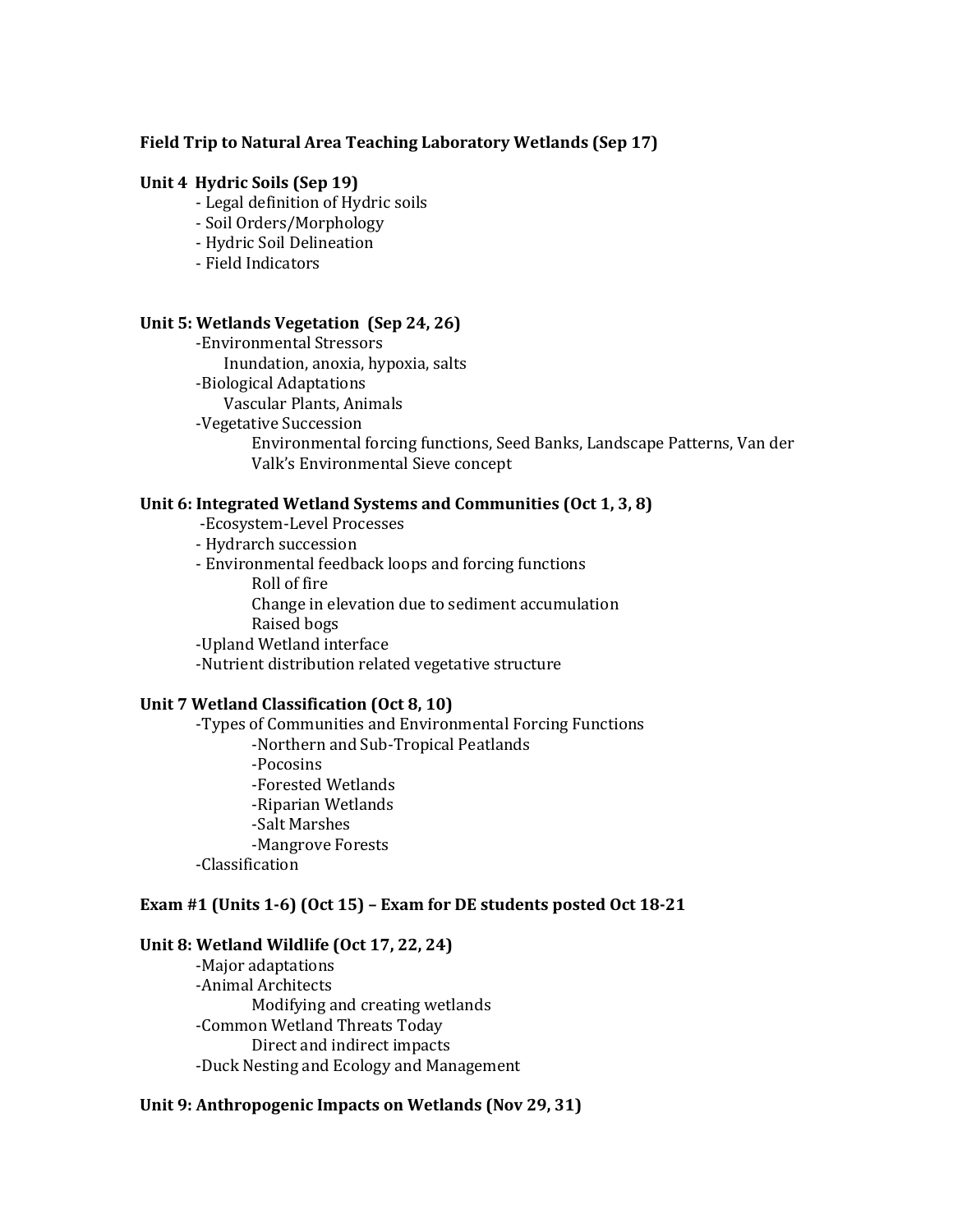-Hydrologic impacts -Water quality impacts -Exotic species impacts

#### **Unit 10: Regulatory Issues and Policy (Nov 5, 7, 12)**

-Laws History, Dredge and fill, water quality, habitat protection -Delineation History, agency jurisdiction, limits of protection -Mitigation On site, mitigation banking, credits -Water Quality Narrative and Numeric Nutrient Standards

#### **Unit 11: Constructed and Treatment Wetlands - Concepts and Considerations (Nov 12, 14, 19, 21)**

| -Definitions and Justification of Restoration and Construction                |
|-------------------------------------------------------------------------------|
| Mitigation, Habitat enhancement, Water quality                                |
| -Types of Constructed systems                                                 |
| Restoration, Wastewater, Stormwater, Agricultural runoff, Mine drainage       |
| -Location in Landscape                                                        |
| -Design Hydrology                                                             |
| Depth, Hydroperiod, Residence time, Drawdown cycle                            |
| -Basin Morphology                                                             |
| -Water Quality Inputs                                                         |
| Type of compounds, Sediments, BOD, loading rates                              |
| -Design options                                                               |
| Surface flow, gravel bed, submerged aquatic, floating aquatic, vertical flow, |
| horizontal flow,                                                              |
| -Vegetation                                                                   |
| Types, Exotics, Self-organization, Planting techniques                        |
| -Management Issues                                                            |
| Performance, Wildlife, Mosquitoes, Sediments                                  |
| -Cost Justification                                                           |
|                                                                               |

#### **Nov 19 –Trip to Campus Stormwater Ecological Enhancement Project (SEEP)**

**Nov 26 – no campus class, review and grade assigned community profile presentations**

**Nov 28 – No Class (Thanksgiving)**

**December 3 - Course Summary**

**Exam #2: Units 7-11 (available online posted Dec 6-9 or during final exam period Wednesday, December 11, 3:00-5:00)**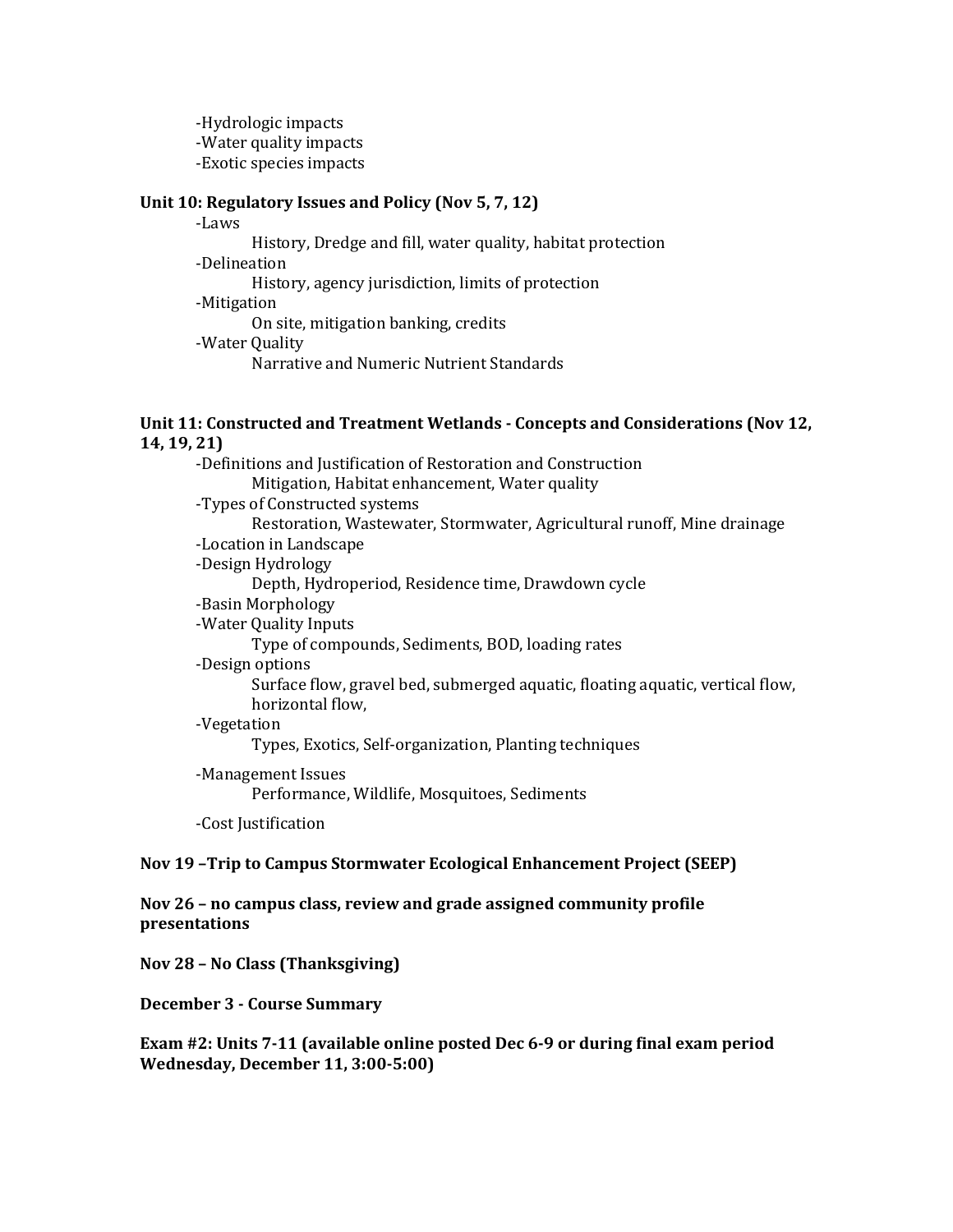#### **UNIVERSITY POLICIES:**

#### **Academic Honesty:**

As a student at the University of Florida, you have committed yourself to uphold the Honor Code, which includes the following pledge: "*We, the members of the University of Florida community, pledge to hold ourselves and our peers to the highest standards of honesty and integrity."* You are expected to exhibit behavior consistent with this commitment to the UF academic community, and on all work submitted for credit at the University of Florida, the following pledge is either required or implied: *"On my honor, I have neither given nor received unauthorized aid in doing this assignment*."

It is assumed that you will complete all work independently in each course unless the instructor provides explicit permission for you to collaborate on course tasks (e.g. assignments, papers, quizzes, exams). Furthermore, as part of your obligation to uphold the Honor Code, you should report any condition that facilitates academic misconduct to appropriate personnel. It is your individual responsibility to know and comply with all university policies and procedures regarding academic integrity and the Student Honor Code. Violations of the Honor Code at the University of Florida will not be tolerated. Violations will be reported to the Dean of Students Office for consideration of disciplinary action. For more information regarding the Student Honor Code, please see: **https://sccr.dso.ufl.edu/process/student-conduct-code/**

#### **Software Use:**

All faculty, staff and students of the university are required and expected to obey the laws and legal agreements governing software use. Failure to do so can lead to monetary damages and/or criminal penalties for the individual violator. Because such violations are also against university policies and rules, disciplinary action will be taken as appropriate.

#### **Services for Students with Disabilities:**

The Disability Resource Center coordinates the needed accommodations of students with disabilities. This includes registering disabilities, recommending academic accommodations within the classroom, accessing special adaptive computer equipment, providing interpretation services and mediating faculty-student disability related issues. Students requesting classroom accommodation must first register with the Dean of Students Office. The Dean of Students Office will provide documentation to the student who must then provide this documentation to the Instructor when requesting accommodation

0001 Reid Hall, 352-392-8565, **https://disability.ufl.edu/**

## **Campus Helping Resources:**

Students experiencing crises or personal problems that interfere with their general well-being are encouraged to utilize the university's counseling resources. The Counseling& Wellness Center provides confidential counseling services at no cost for currently enrolled students. Resources are available on campus for students having personal problems or lacking clear career or academic goals, which interfere with their academic performance.

- University Counseling &Wellness Center, 3190 Radio Road, 352-392-1575, **<https://counseling.ufl.edu/>** Counseling Services, Groups and Workshops, Outreach and Consultation, Self-Help Library Wellness Coaching
- *Career Resource Center,* First Floor JWRU, 392-1601, **https://career.ufl.edu/**

## **If you have a complaint:**